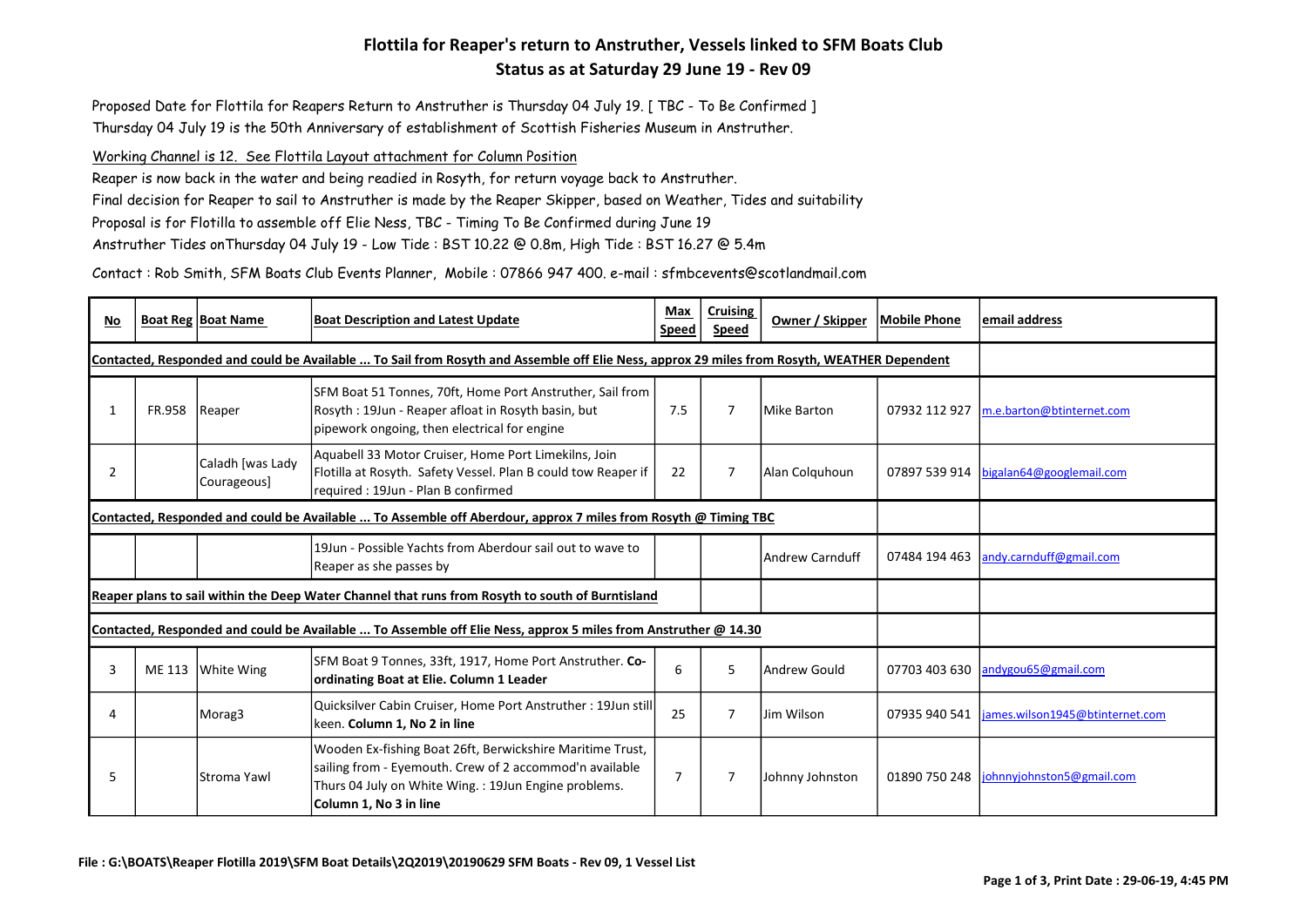## Flottila for Reaper's return to Anstruther, Vessels linked to SFM Boats Club Status as at Saturday 29 June 19 - Rev 09

| No                                                                                                             |        | <b>Boat Reg Boat Name</b> | <b>Boat Description and Latest Update</b>                                                                                                              | Max<br><b>Speed</b> | <b>Cruising</b><br>Speed | Owner / Skipper   | <b>Mobile Phone</b>         | email address                      |
|----------------------------------------------------------------------------------------------------------------|--------|---------------------------|--------------------------------------------------------------------------------------------------------------------------------------------------------|---------------------|--------------------------|-------------------|-----------------------------|------------------------------------|
| 6                                                                                                              | KY 40  | Fruitful                  | Fifie Yawl 6 Tonnes, Home Port Anstruther, 19Jun could<br>tow if necessary, with Bob Clunas as qualified skipper. 1<br>OFF Kingdom FM. Column 2 Leader | 7.5                 | 5                        | Richard Wemyss    | 07552 789 767               | richard.wemyss@yahoo.co.uk         |
| $\overline{7}$                                                                                                 |        | <b>Braveheart</b>         | 12metre Yacht, Home Port - Anstruther : 19Jun still keen.<br>Column 2, No 2 in line                                                                    | 7.5                 | $\overline{7}$           | David Tod         |                             | 07968 0131 117 davidntod@gmail.com |
| 8                                                                                                              |        | Natterjack                | Moody 28 Twwin Keel Yacht, Home Port - Anstruther.<br>Column 2, No 3 in line                                                                           |                     | 5                        | Rennie Ritchie    | 07446 988 914               | rennie.ritchie@gmail.com           |
| 9                                                                                                              |        |                           | Anstruther RNLI Lifeboat, join at Elie Ness IF not on a shout                                                                                          |                     | $\overline{7}$           | Mike Bruce        | 07733 324 051               | Michael Bruce@rnli.org.uk          |
| 10                                                                                                             |        |                           | Contact Anstruther RNLI Inshore RIB, join at Elie Ness IF not<br>on a shout                                                                            |                     | $\overline{7}$           | Mike Bruce        | 07733 324 051               | Michael Bruce@rnli.org.uk          |
| Contacted, Responded and could be Available  To Assemble off St Monans, approx 3 miles from Anstruther @ 15.15 |        |                           |                                                                                                                                                        |                     |                          |                   |                             |                                    |
| 11                                                                                                             |        | Sunflower Blue            | 27ft Yacht, 3 Tonnes, Home Port St Andrews: 19Jun still<br>keen. Column 1, No 4 in line                                                                | 4.5                 | 4.5                      | lPaul McCombie    | 07846 804 914               | mccez1@me.com                      |
| 12                                                                                                             | KY 210 | Lily II                   | Fifie Miller built 1959, 6 Tonnes, Home Port Crail: 25Jun<br>still keen. Column 2, No 4 in line                                                        | 5.5                 | 4.5                      | lBernie McConnell | 07764 161 891               | bm8@st-andrews.ac.uk               |
| Contacted, Responded and could be Available  To Assemble off Anstruther 15.45, so that Reaper Tied up @ 16.00  |        |                           |                                                                                                                                                        |                     |                          |                   |                             |                                    |
| 13                                                                                                             |        | Roseleaf                  | Fifie 2.5 Tonnes, Home Port Anstruther. 20 Jun still keen.<br>Column 2, No 5 in line                                                                   |                     |                          | Sean Dooley       |                             | <b>Boatyard</b>                    |
| <b>Contacted and awaiting further developments</b>                                                             |        |                           |                                                                                                                                                        |                     |                          |                   |                             |                                    |
| A1                                                                                                             |        |                           | Fisherrow Yacht Club, Home Port Musselburgh, will spread<br>the word in the club                                                                       |                     |                          |                   | 07801 442 139               | maxblinkhorn@hotmail.com           |
| A2                                                                                                             |        |                           | FYCA [ Forth Yacht Cruising Club ? ] Yachts to join Flotilla ?                                                                                         |                     |                          | Jim Scott         |                             | jim@scott-mail.co.uk               |
| A3                                                                                                             |        | Caperdonich               | 31 ft yacht, Home Port Anstruther, left message Wed 26Jun                                                                                              |                     |                          | Bill Kennaway     | 07928 876 701               | william.kennaway@btopenworld.com   |
| A4                                                                                                             |        | <b>NA</b>                 | Contacted by e-mail Harbour Headquarters, wrt Flotilla<br>sailing by                                                                                   |                     |                          | lMoir Gibson      | 03451 555 555<br>Ext 450522 | moir.gibson@fife.gov.uk            |